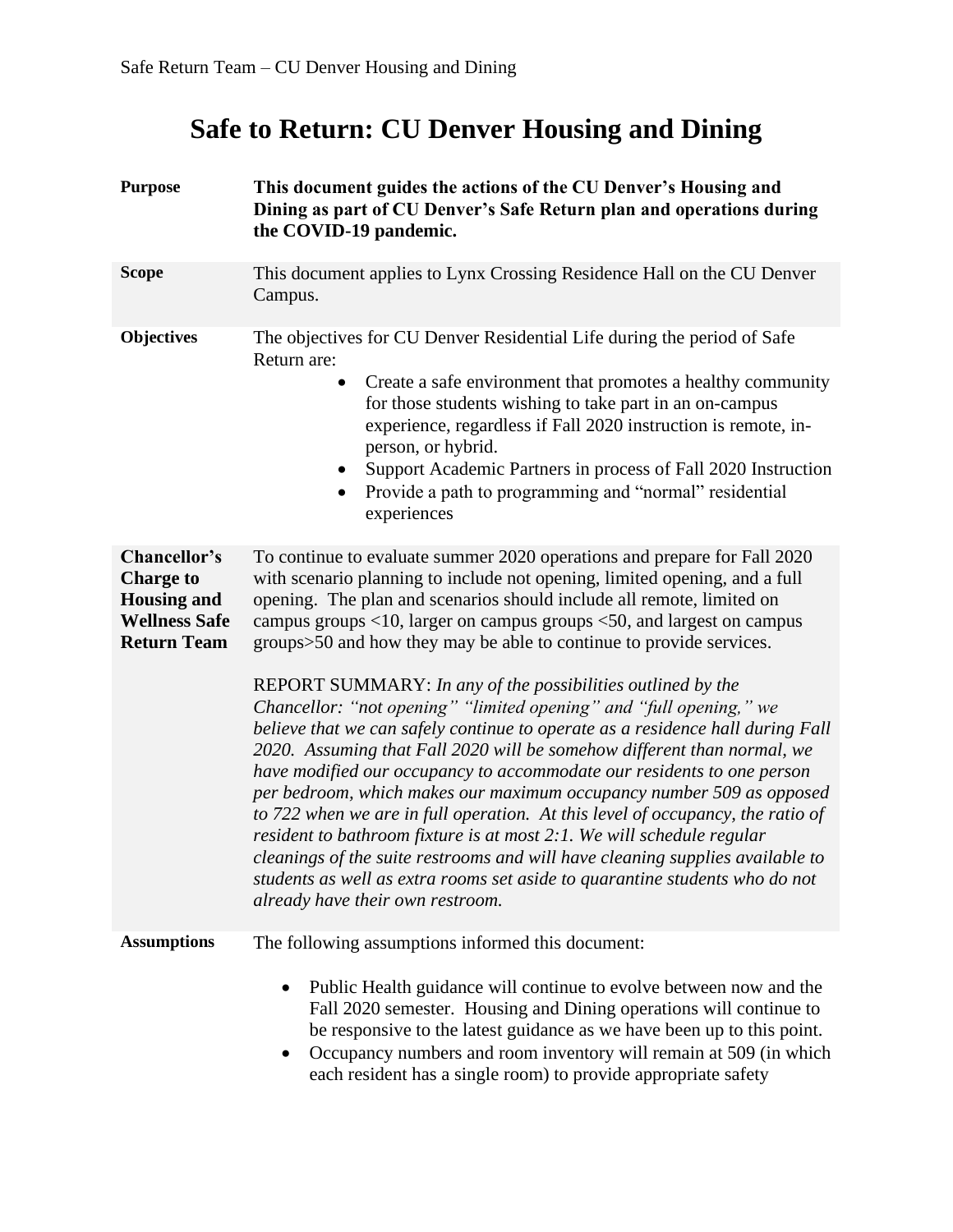measures and remain in compliance with local, state and federal guidelines.

- o This reduction in room occupancy is from our maximum occupancy of 722 needed for financial modeling.
- Various academic scenarios being considered for Fall 2020:
	- o Remote learning continues
	- o Hybrid remote learning with some in person class interaction
	- o Support of critical in-person student populations and learning communities
- Residential priority will be given to current residents of Lynx Crossing and students identified by the determined CU Denver campus academic approach/in-person instruction.
- All students, faculty, and staff will abide by the requirements of this document while in Lynx Crossing. These behavioral guidelines will be established with a consent form such that the residents understand the extra precautions necessary based on COVID-19. Holiday building access controls remain in place.
- All approved staff, faculty and key administrators involved with the operation and approved residential programming are designated as critical personnel.
- Administrative functions that support Lynx Crossing operations and residents will primarily continue from remote locations. All work that can be done remotely will continue to be done remotely.
- CU Denver will provide disposable or reusable facemasks to all staff (professional or student)
	- o Face masks are meant to protect the larger population by reducing the amount of potentially infectious respiratory droplets in the air from asymptomatic people who may be carrying the virus. They are not intended to specifically protect the individuals wearing them from becoming ill, nor are they intended to protect students, faculty, or staff from hazardous materials.
- Students, faculty, and staff will be invited to return to work by the Assistant Vice Chancellor of Residential Education and Student Support in consultation with the Associate Vice Chancellor of Student Community and Engagement and administration.
- Students, faculty, and staff concerned about returning to campus will contact their advisor, supervisor, and/or the Assistant Vice Chancellor of Residential Life and Student Support Services
- Any students, residents, faculty or staff needing any special accommodations need to request such from the AVC or Assistant Director of Residential Life, who in turn will contact HR for faculty/staff issues and the Office of Disability Resources and Services for student concerns.
- We assume that there will be significant mental health issues with both students as well as faculty and staff and we will provide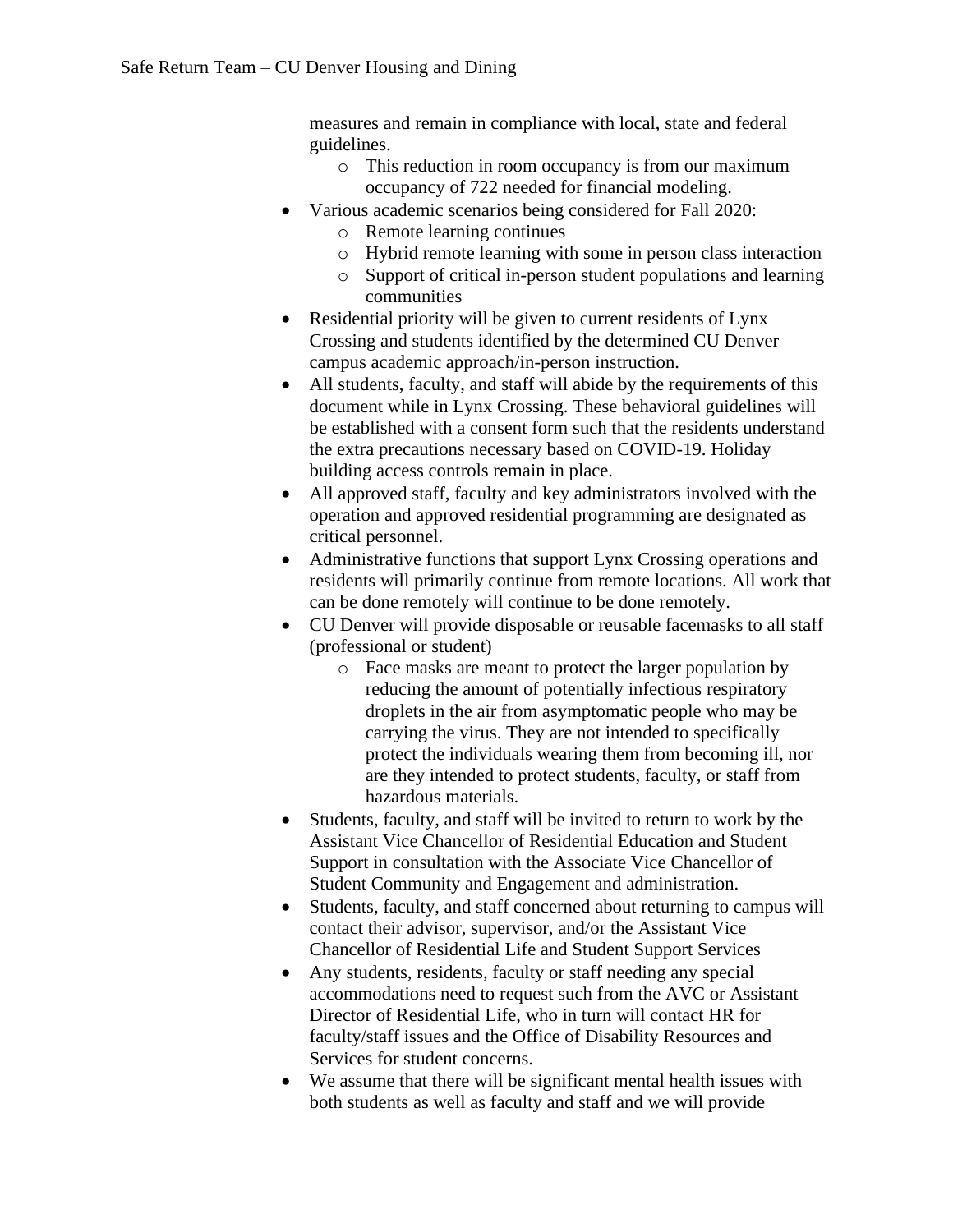information regarding mental health support services on campus as well as in the wider community.

• Any students, residents, faculty or staff with concerns about their ability return to campus should contact via this link:

[https://ucdenverdata.formstack.com/forms/sodm\\_in\\_person\\_learning\\_\\_d](https://ucdenverdata.formstack.com/forms/sodm_in_person_learning__data_collection) [ata\\_collection](https://ucdenverdata.formstack.com/forms/sodm_in_person_learning__data_collection)

**Lynx Crossing Safe Return Reconstitution Group** • The Lynx Crossing Safe Return Group is composed of and is in communication with representatives of University administration, and leadership, faculty, and staff of Lynx Crossing. This group coordinated its planning efforts with Facilities, the Office of Information Technology, Environmental Health and Safety, the Police Department, Student Services and Academic Safe Return Advisors and University Finance to ensure support services are in place for restart activities.

**Return to Campus Requirements** • Essential professional staff, contractors and vendors will be/have been informed by the university leadership and AVC of Residential Education and Student Support that they may return to campus for specific operations related to Lynx Crossing.

- Student residents and access to Lynx Crossing will be determined by:
	- o Existing residents
	- o Returning or new residents that meet academic or other criteria
	- o Potential Residents
- Before returning to campus, students, residents, faculty and staff must complete the online training entitled "Return to Campus" which can be accessed via Skillsoft in the University portal: [https://universityofcolorado.skillport.com/skillportfe/main.action#wh](https://universityofcolorado.skillport.com/skillportfe/main.action#whatshappening) [atshappening](https://universityofcolorado.skillport.com/skillportfe/main.action#whatshappening)
- Sign the COVID-19 Acknowledgement Sent via Docusign
- All who return to work regardless of function must wear a facemask covering while performing duties.
- Timeline needed to ensure return to campus requirements are met
	- o Working backwards from the start of semester
		- $\blacksquare$  1 week prior students move in
		- $\blacksquare$  3 weeks prior to move-in Student staff (Resident Assistants/Desk Assistants) move in to begin work, and training for the upcoming year.
		- 6 weeks prior to move-in: essential professional staff return for training and building preparation.
			- This includes building walks, final cleanings, staging of rooms, and placement of welcome gifts and passive programming.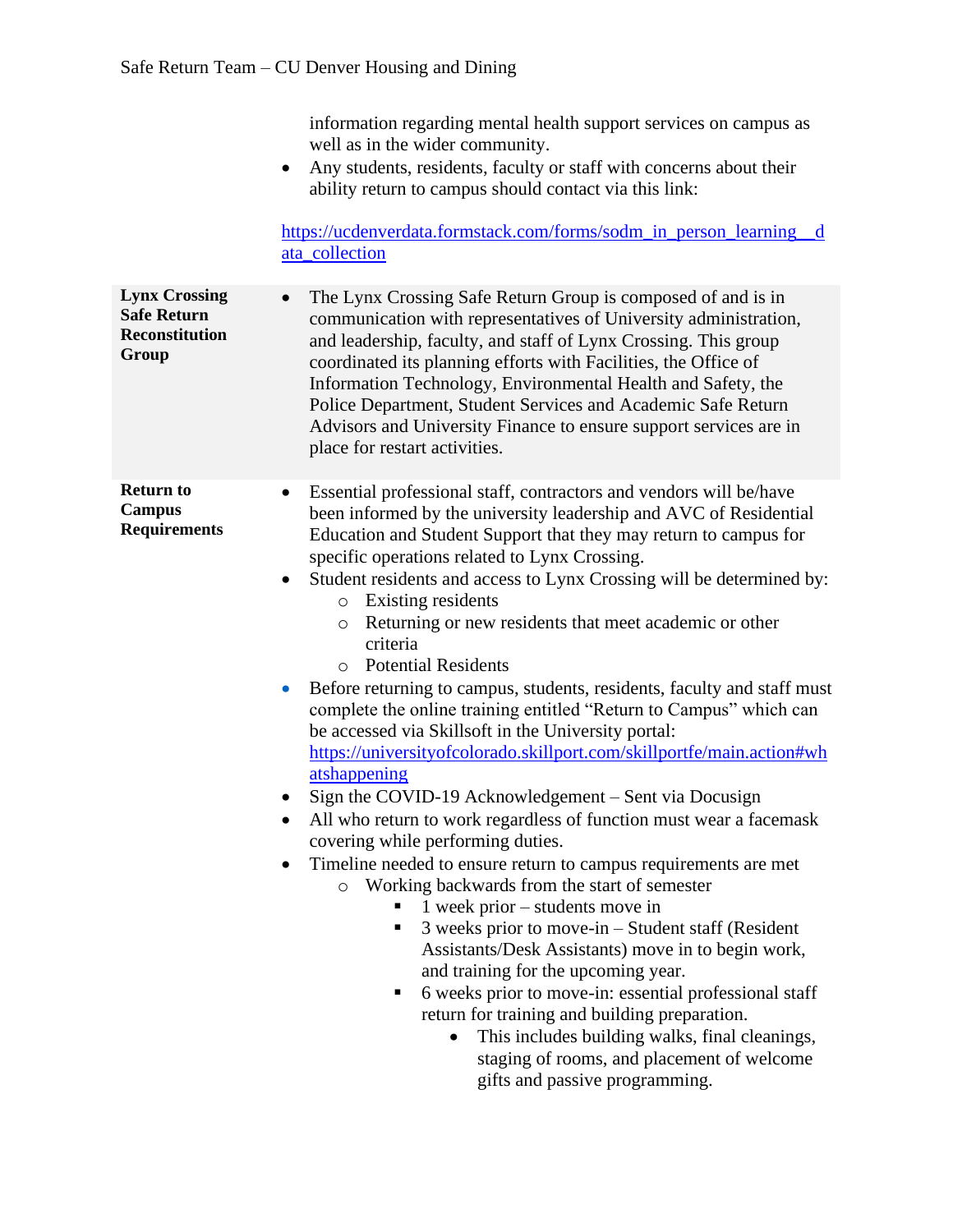| <b>Continuing to</b><br>evaluate<br><b>Summer 2020</b><br>operations:                     | At this time, the summer operations will be limited to interns and current CU<br>Denver students. Current occupants include (as of 05/06/2020):<br>27 CU Denver Students<br>28 Interns<br>$\bullet$<br>We will continue the current operations but with the following changes:<br>1. The desk will be open 8 am to 5 pm Monday–Friday and Noon $-4$<br>pm on Saturday and Sunday.                                                                                                                                                                                                                       |
|-------------------------------------------------------------------------------------------|---------------------------------------------------------------------------------------------------------------------------------------------------------------------------------------------------------------------------------------------------------------------------------------------------------------------------------------------------------------------------------------------------------------------------------------------------------------------------------------------------------------------------------------------------------------------------------------------------------|
| <b>Fall 2020</b><br>possibilities:                                                        | In Fall 2020, we will return at single occupancy which means each<br>$\bullet$<br>resident will have their own bedroom. This occupancy will allow for<br>adequate social distancing during normal operations and if a student<br>were to be symptomatic, they could quarantine in their own space.<br>We are told the HVAC system is isolated within each room, so the<br>virus would not spread throughout the building through this system.<br>We would also have custodians regularly disinfect bathrooms inside<br>suites on a bi-weekly basis. No bathroom would be used by more<br>than 2 people. |
| <b>Consent</b><br><b>Forms</b>                                                            | Students who will be living in Lynx Crossing will need to sign a<br>consent form agreeing to our requirements for symptom<br>tracking, welfare checks (Appendix 1), and other requirements to<br>be developed, to help limit the spread of COVID-19.                                                                                                                                                                                                                                                                                                                                                    |
| <b>Examples of</b><br>operational<br>changes at<br>different<br>social distance<br>levels | All remote activity $-$ if students are learning in a fully remote<br>format, we can still house them one to each bedroom while they learn<br>remotely. Dining would be "grab and go" options, encouraging<br>students to eat in their rooms. There would be no in-person<br>programming but there would be online programs and interactions.<br>RAs would be on-call but would not do physical rounds through the<br>building.                                                                                                                                                                         |
|                                                                                           | Limited on-campus groups less than $10 - if$ social distancing<br>$\bullet$<br>standards are relaxed to gather up to 10 people, we would continue<br>all functions from the "all remote activity" above, with the addition<br>of in-person programming (less than 10 people) and potentially<br>provide small public areas where students could eat their meals<br>together if they choose (though food would still be "grab and go.")<br>Other programming may resume as well such as the Writing Center<br>services in Lynx Crossing or tutoring from the Learning Resource<br>Center.                |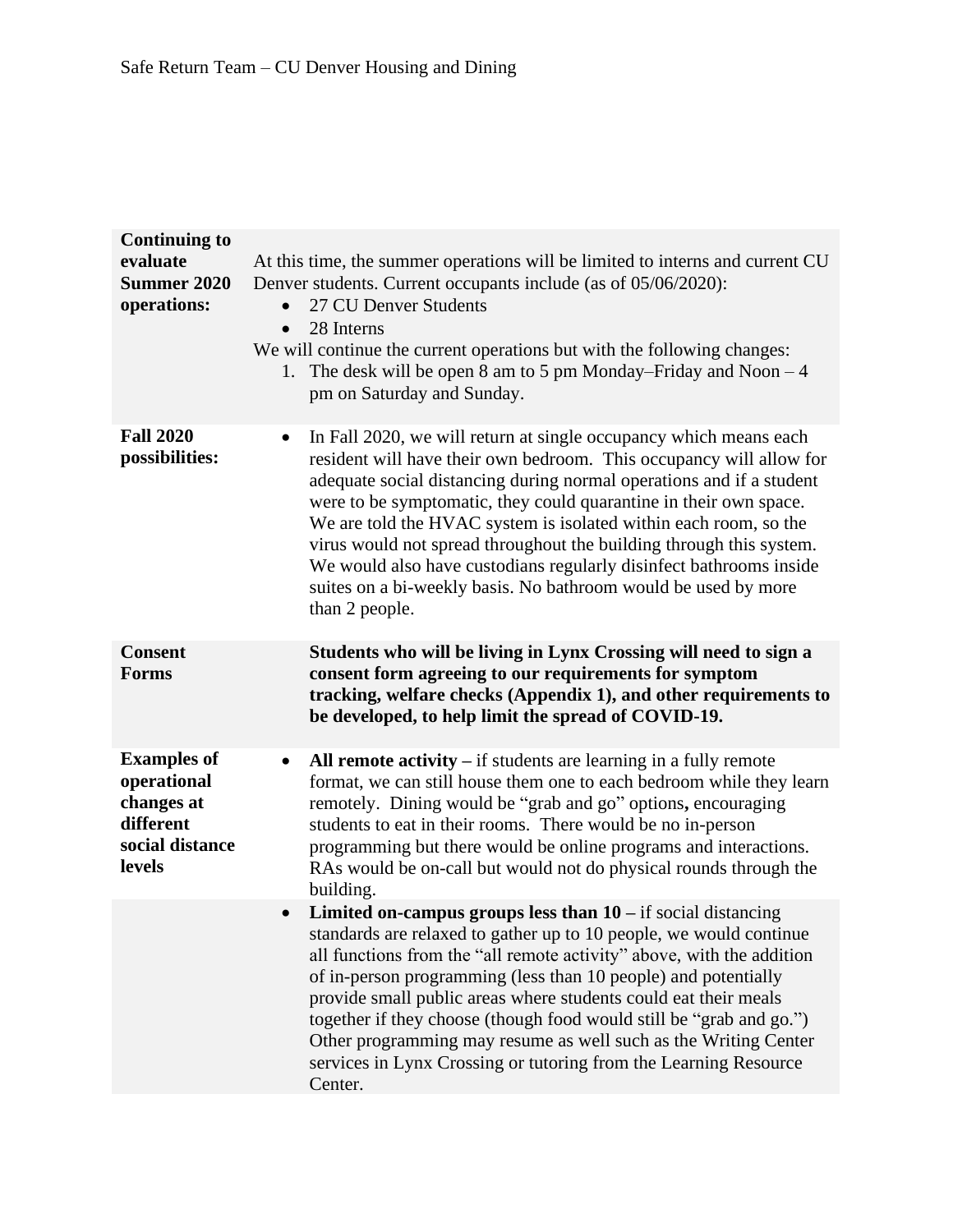|                                              | <b>Larger groups less than 50-</b> If we were able to allow groups up to<br>50 to gather, our operations could be much closer to normal, we<br>could do small social programs opened to the entire hall, and limit<br>participation to 49 and we could open up the dining hall for "dining"<br>in" with continued modifications. We could set up a handful of<br>tables which are appropriately distance to allow students to dine<br>together in the dining hall.                                                                                                                                                                                                                                                                                                                                                                                                                                                                                                                                                                                                                                                                                                                                                                                                                                                                                                                                                                                                                                                                                                                                                                          |
|----------------------------------------------|---------------------------------------------------------------------------------------------------------------------------------------------------------------------------------------------------------------------------------------------------------------------------------------------------------------------------------------------------------------------------------------------------------------------------------------------------------------------------------------------------------------------------------------------------------------------------------------------------------------------------------------------------------------------------------------------------------------------------------------------------------------------------------------------------------------------------------------------------------------------------------------------------------------------------------------------------------------------------------------------------------------------------------------------------------------------------------------------------------------------------------------------------------------------------------------------------------------------------------------------------------------------------------------------------------------------------------------------------------------------------------------------------------------------------------------------------------------------------------------------------------------------------------------------------------------------------------------------------------------------------------------------|
|                                              | Groups greater than $50 - \text{full}$ and "normal" operations. With<br>$\bullet$<br>continued focus on cleaning and sterilization.                                                                                                                                                                                                                                                                                                                                                                                                                                                                                                                                                                                                                                                                                                                                                                                                                                                                                                                                                                                                                                                                                                                                                                                                                                                                                                                                                                                                                                                                                                         |
| If a student<br>contracts<br>COVID-19        | Medical Consultation and tests are available at Health Center at<br>Auraria.<br>Student can quarantine in their single room or they can go home if<br>$\bullet$<br>they choose. We will also set aside 6 units in which students can<br>isolate/quarantine if they are in a unit where they are sharing a<br>bathroom. Those who are already in a unit with their own bathroom<br>can quarantine in that space without having to move. Appendix 5<br>Housing staff will check in on student by phone.<br>$\bullet$<br>We can deliver food their room as a dining service.<br>We will follow university and public health guidelines for cleaning<br>$\bullet$<br>rooms and public spaces when a case is confirmed.                                                                                                                                                                                                                                                                                                                                                                                                                                                                                                                                                                                                                                                                                                                                                                                                                                                                                                                          |
| <b>Operations</b><br>and<br><b>Marketing</b> | Depending on how Fall 2020 will be structured academically, we<br>$\bullet$<br>would work with Deans who oversee areas that have been identified<br>as needing an in-person format for learning: examples include<br>Architecture, Bio/Chem, CAM and structural engineering whose<br>students need to be on campus for learning and make contact with all<br>of their out-of-state students to encourage them to live in Lynx<br>Crossing. By creating these cohorts of students, we would then focus<br>on in-state students outside of the city area.<br>We would continue to house any international students who have<br>been unable to travel to their home countries through COVID-19.<br>We can discuss quarantine time for international students if they are<br>returning to the University in August, which will take ongoing<br>information-sharing in regard to their visas and travel arrangements.<br>With remaining single vacancies, we would market a program of<br>Students in Residence Learning Remotely. We will provide an<br>ongoing living community for students who want to live in Lynx<br>Crossing while maintaining safe social distancing practices.<br>Students choosing to live with us would sign consent forms agreeing<br>$\bullet$<br>to practice social distancing as well as ongoing check-ins with us<br>regarding possible symptoms of COVID-19. We may develop a QR<br>code survey or a similar system that requires them to check in about<br>their symptoms. If they do not respond regularly, residence life staff<br>will follow up with a welfare check which is done remotely.<br>Appendix 2 |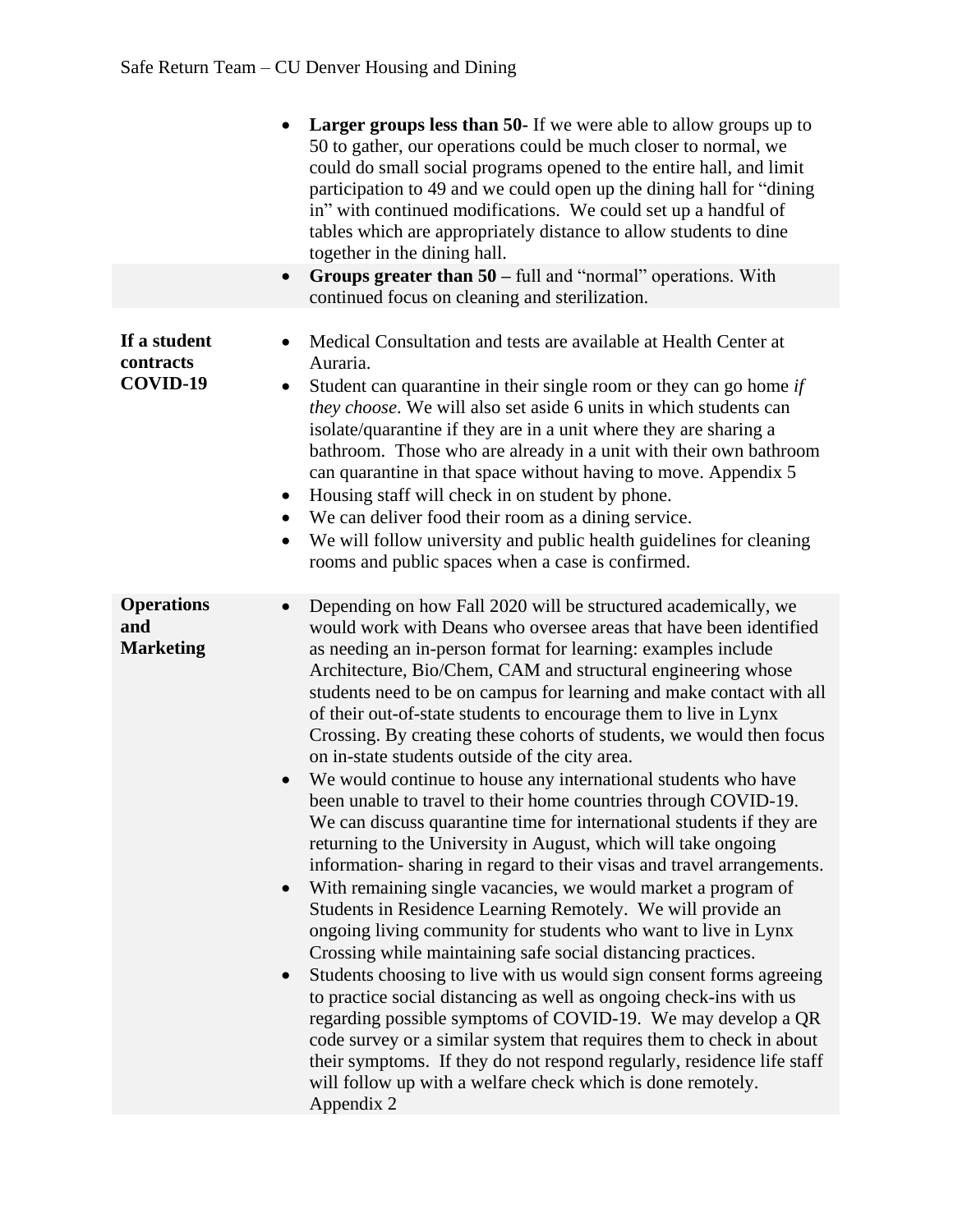|                                    | Professional staff would rotate their in-office time with working from<br>$\bullet$<br>home for the fall with two professional staff members being onsite on<br>any given day. They would also consider changing the work week to<br>cover all days.<br>If/When using the classroom for programming, we will use<br>$\bullet$<br>appropriate social distancing practices-Appendix 3<br>Other student affairs offices continue remote programming and we<br>$\bullet$<br>utilize that partnership to cut expense costs.<br>In this scenario, the RA role duties become wellness checks,<br>$\circ$<br>desk duty, and administrative support. Keeping the RAs<br>employed at the current level will allow us to provide a<br>greater number of checks without burn-out and increase<br>presence at the front desk without negatively impacting a<br>strained budget.<br>Desk coverage would be 7am to 3am as we did this<br>year<br>On-call structure would change but still be needed.<br>$\blacksquare$<br>We would move to a weekly on-call rather than the<br>"normal" model of nightly changeover. This schedule<br>would provide continuity for students, and greater<br>stability for the staff involved. |
|------------------------------------|----------------------------------------------------------------------------------------------------------------------------------------------------------------------------------------------------------------------------------------------------------------------------------------------------------------------------------------------------------------------------------------------------------------------------------------------------------------------------------------------------------------------------------------------------------------------------------------------------------------------------------------------------------------------------------------------------------------------------------------------------------------------------------------------------------------------------------------------------------------------------------------------------------------------------------------------------------------------------------------------------------------------------------------------------------------------------------------------------------------------------------------------------------------------------------------------------------------|
| <b>Move-in Fall</b><br>2020        | Move-in would not be a one-day event; we would stagger move in<br>$\bullet$<br>over multiple days to maintain healthy social distancing practices.<br>This schedule is especially possible if there will be no in-person<br>orientation or convocation.<br>During move-in days (likely 7) we would require<br>п<br>masks for students and their guest.<br>We will also require temperature checks<br>We will also have hallway one-way guidance as well<br>п<br>as elevator guidelines<br>Will start one week prior to the first day of classes and go until the<br>$\bullet$<br>Sunday before classes start.<br>We will limit check-ins to just 7 per hour from 8 am to 6pm each<br>day, to accommodate 70 check-ins per day.<br>Sanitizing will continue throughout each of these days.<br>Students and families will be required to wear masks at all times                                                                                                                                                                                                                                                                                                                                                 |
| <b>Dining</b><br><b>Operations</b> | Cafeteria: We will build a model that allows for social-distant seating<br>and take-out options simultaneously. This includes stations in the<br>dining hall where there would be no self-service options, only<br>Sodexo staff would handle the food or the utensils in handling the<br>food. Appendix 4<br>Change the entry and exit in the Cyber Café to allow for one-way<br>traffic.                                                                                                                                                                                                                                                                                                                                                                                                                                                                                                                                                                                                                                                                                                                                                                                                                      |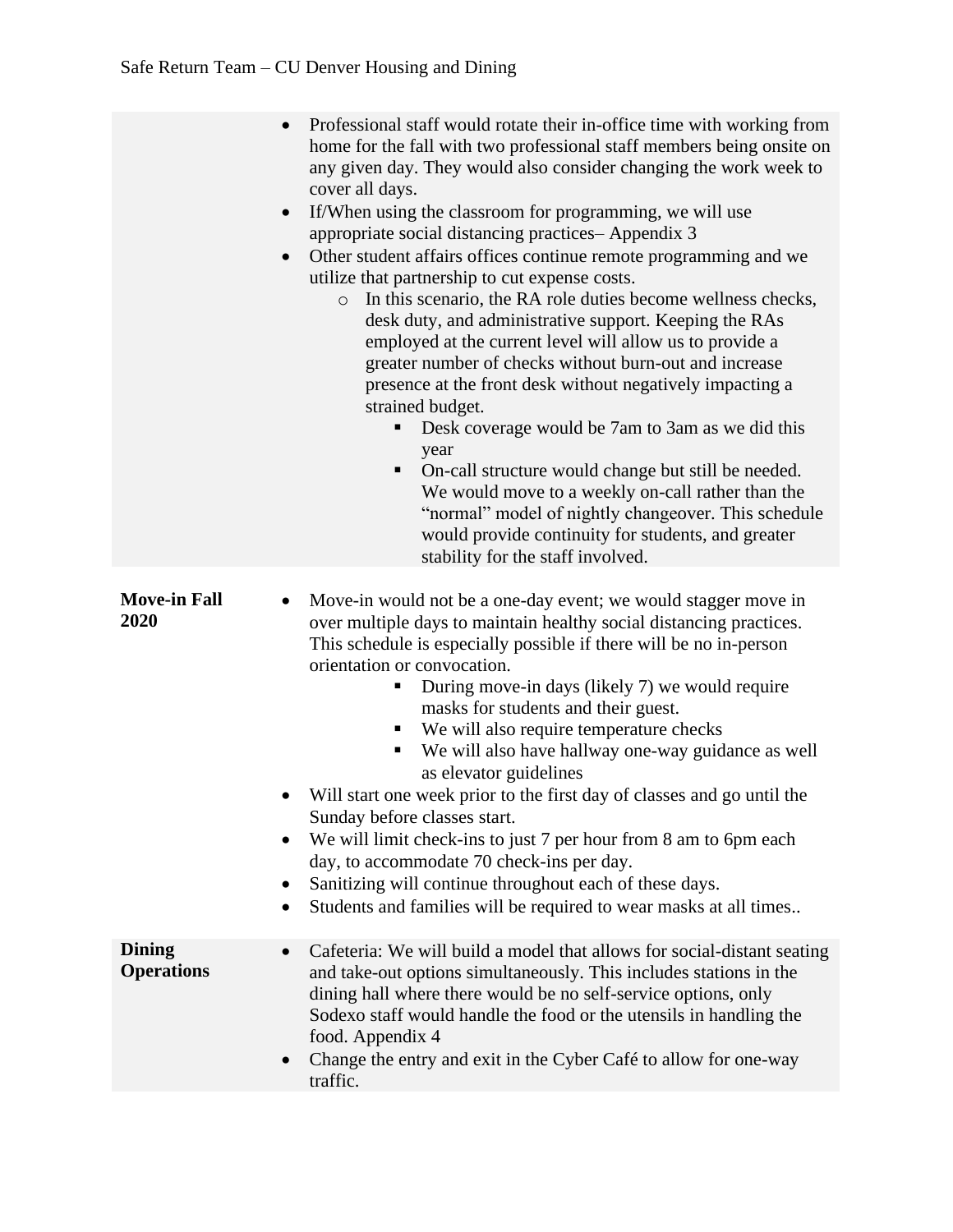|                                               | Install plastic shields on desks, café, front desk, and Cyber Cafe<br>checkout.                                                                                                                                                                                                                                                                                                                                                                                                                                                                                                                                                                                                                                                                                                                                                                                                                                                                                                                                                                                                                                                                                                                  |  |  |
|-----------------------------------------------|--------------------------------------------------------------------------------------------------------------------------------------------------------------------------------------------------------------------------------------------------------------------------------------------------------------------------------------------------------------------------------------------------------------------------------------------------------------------------------------------------------------------------------------------------------------------------------------------------------------------------------------------------------------------------------------------------------------------------------------------------------------------------------------------------------------------------------------------------------------------------------------------------------------------------------------------------------------------------------------------------------------------------------------------------------------------------------------------------------------------------------------------------------------------------------------------------|--|--|
| <b>Mental Health</b><br>considerations        | We will continue to provide support to students who need to access mental<br>health services. We will also work on supporting professional staff with<br>resources available to them as well. Resources on campus as well as within<br>the community will be shared widely with residents and staff.                                                                                                                                                                                                                                                                                                                                                                                                                                                                                                                                                                                                                                                                                                                                                                                                                                                                                             |  |  |
| <b>Other</b><br>operational<br>considerations | Masks: Students should plan on returning with cloth face coverings. Should<br>a student not have access and be in need of a face covering either cloth or<br>disposable masks will be provided.                                                                                                                                                                                                                                                                                                                                                                                                                                                                                                                                                                                                                                                                                                                                                                                                                                                                                                                                                                                                  |  |  |
|                                               | <b>Elevators:</b> after move-in, we will continue to limit our elevators to 2 people,<br>in opposite corners which we will mark clearly on the floor of the cab.<br><b>Gym:</b> when we open it (probably at the level of when groups of up to 10 are<br>clear to gather)<br>We would open to one person at a time based on sign up.<br>Keys would be checked out from the front desk.<br>$\bullet$<br>Sign-ups would be online and managed at the front desk.<br>We would look to our Wellness Center colleagues for guidance on<br>cleaning equipment in addition to regular meetings.<br>Visitors: We would continue the current visitor ban (outside of move-in)<br>throughout fall semester and longer if necessary.<br>Mail and Packages: We would move to a model of delivering packages to<br>students' doors in the evenings. This service would limit their need to come<br>to the desk.<br>Media Room: Will be closed.<br>Laundry Room: Will remain open but will limit the total of each machine<br>that is on at any given time to allow distancing.<br><b>On-Call/On-Duty Student Staff:</b><br>Rounds would be done twice per night with one round including an exterior<br>round |  |  |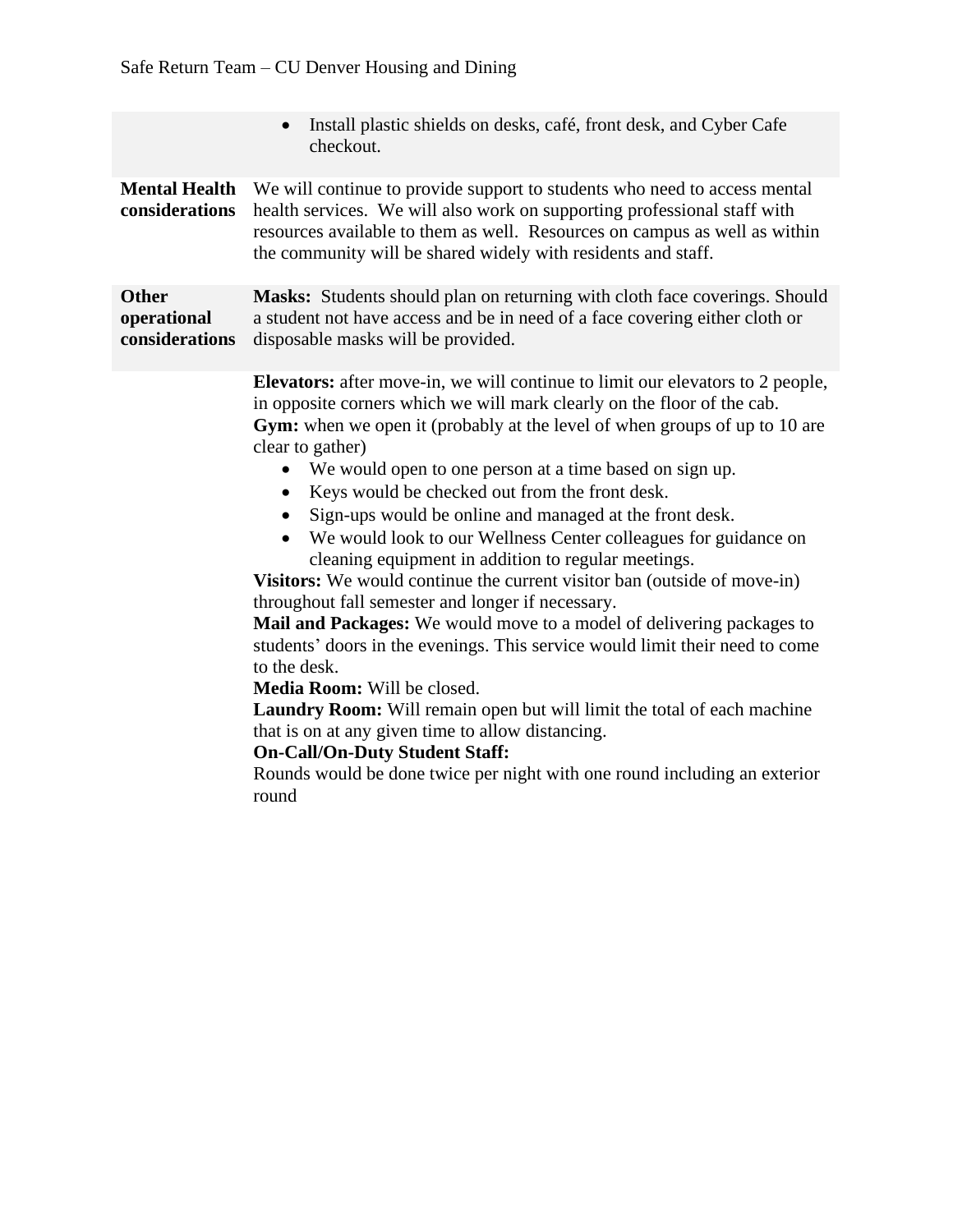Safe Return Team – CU Denver Housing and Dining

#### **REFERENCES:**

The following resources were referenced during the compilation of these recommendations:

Centers for Disease Control: Interim Guidance for Administrators of US Institutions of Higher Education

<https://www.cdc.gov/coronavirus/2019-ncov/community/guidance-ihe-response.html>

D 2020 044 - Executive Order, CO Governor Jared Polis, "Safer at Home." April 26, 2020. [https://drive.google.com/file/d/1w4xfCKF3ELTULfpqLoASRofW\\_LRb2glz/view](https://drive.google.com/file/d/1w4xfCKF3ELTULfpqLoASRofW_LRb2glz/view)

Colorado Department of Public Health and Environment: Safer at Home (Higher Education) <https://covid19.colorado.gov/safer-at-home/safer-at-home-higher-education>

American College Health Association:

[https://www.acha.org/documents/resources/guidelines/ACHA\\_Considerations\\_for\\_Reopening\\_I](https://www.acha.org/documents/resources/guidelines/ACHA_Considerations_for_Reopening_IHEs_in_the_COVID-19_Era_May2020.pdf) [HEs\\_in\\_the\\_COVID-19\\_Era\\_May2020.pdf](https://www.acha.org/documents/resources/guidelines/ACHA_Considerations_for_Reopening_IHEs_in_the_COVID-19_Era_May2020.pdf)

May 8, 2020: Meeting with Housing Leadership from Public Institutions in Colorado regarding Safe to Return strategies at each campus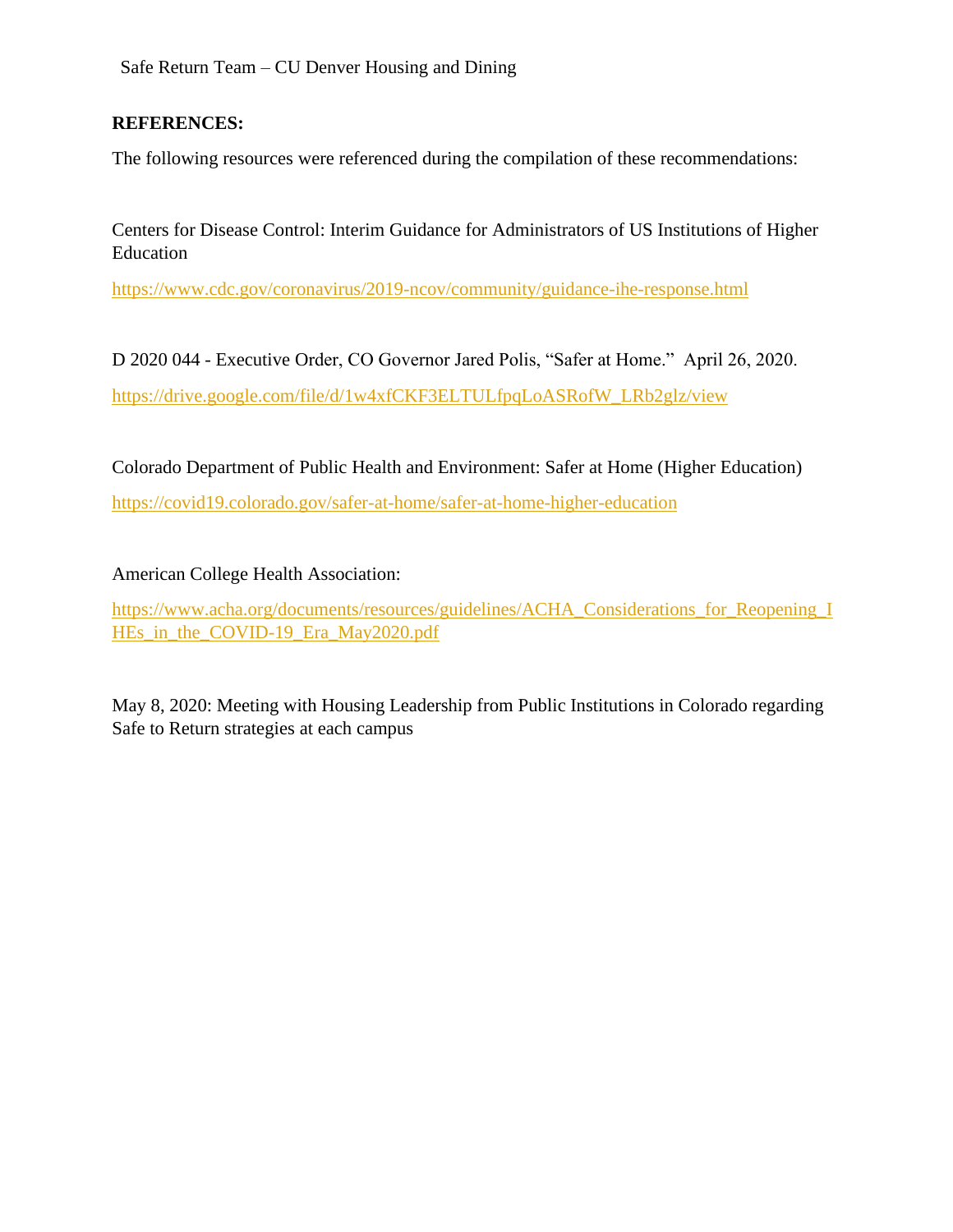## **Appendix 1 – Weekly check-ins to be Completed by Residence Life Staff**

## **COVID-19 Weekly Resident Check-In**

In alignment with the University of Colorado Denver's regulations surrounding COVID-19, Housing & Dining student staff will perform weekly phone-based check in with residents of Lynx Crossing to assess symptomology and resident well-being.

#### **Check-In Protocol:**

- 1. First call to student.
	- a. If student answers, follow the provided script (below)
	- b. If student does not answer, wait 12 hours before calling student again.
	- c. Notes should be recorded in Check-In Rosters, which will be provided to each student staff member.
		- i. Notes will include information on whether or not the student answered the call, the student's answers to the questions, and information requiring additional follow up.
	- d. Any concerns should be reported via an appropriate report (i.e., Incident Report, CARE Report, Title IX, etc....) as well as an email to Housing  $&$  Dining Leadership.
- 2. If first call was not answered or returned within 12 hours Second call to student
	- a. If student answers, follow the provided script (below)
	- b. If student does not answer, call the guarantor.
	- c. Notes should be recorded in Check-In Rosters, which will be provided to each student staff member.
		- i. Notes will include information on whether or not the student answered the call, the student's answers to the questions, and information requiring additional follow up.
	- d. Any concerns should be reported via an appropriate report (i.e., Incident Report, CARE Report, Title IX, etc....) as well as an email to Housing  $&$  Dining Leadership.
- 3. If second phone call was not answered Call to Guarantor
	- a. If the guarantor answers, follow the provided script (below)
	- b. If the guarantor does not answer, Housing Leadership will make the decision to contact the student's emergency contact on a case-by-case basis.
	- c. Notes should be recorded in Check-In Rosters, which will be provided to each student staff member.
		- i. Notes will include information on whether or not the student answered the call, the student's answers to the questions, and information requiring additional follow up.
	- d. Any concerns should be reported via an appropriate report (i.e., Incident Report, CARE Report, Title IX, etc....) as well as an email to Housing  $&$  Dining Leadership.

#### **Things to Remember:**

1. If the student's 12-hour deadline falls between 10:00 PM and 8:00 AM, the student should be called back first thing in the morning on the next day.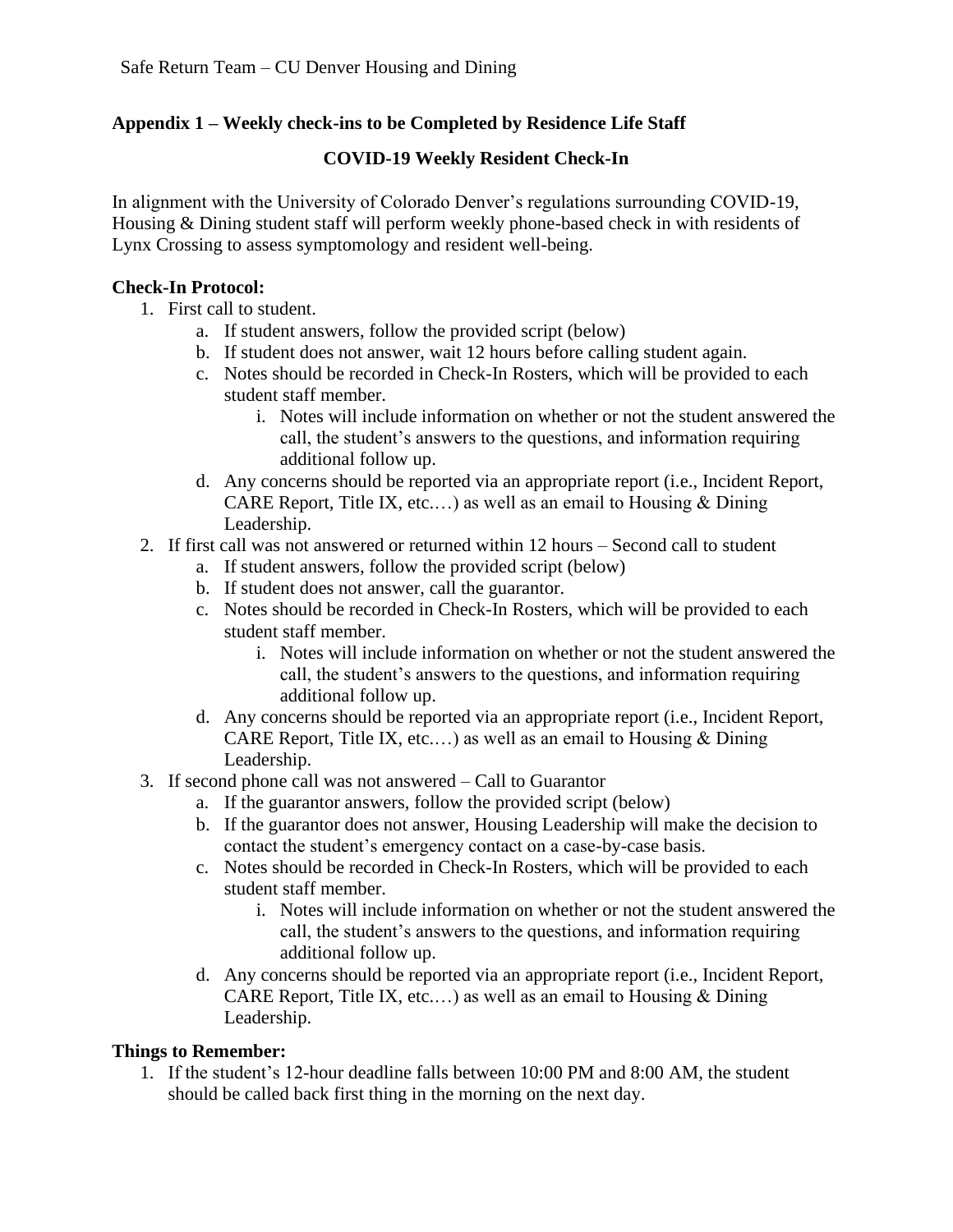- 2. Immediately after the first phone call, staff members should create a calendar reminder to call the student again in 12 hours if the first call was not answered.
- 3. Immediately after the first phone call, staff members should add notes to their Check-In Roster.
- 4. Information requiring follow up includes, but is not limited to:
	- a. Student reports they have exhibited symptoms of COVID-19
	- b. Student reports mental health concerns, suicidal ideation, or other information that requires immediate intervention
	- c. Student reports information that requires any emergency first responder intervention (e.g., AHEC Police)
- 5. If follow-up is required, the staff member should send the email update to Housing  $\&$ Dining Leadership immediately after the phone call.

## **Email Guidelines:**

- Emails should be sent **immediately after a phone call** to a student or guarantor **if information of concern is reported during the call.** These emails should include the following:
	- 1. Student's first and last name followed by "Check-In Phone Call" in the subject line (e.g., John Smith – Check-In Phone Call)
	- 2. Summary of student's questions or concerns
	- 3. Relevant information if the student has already sought treatment for any illness or symptom of illness.
- Emails should only include information about a single student. Do not lump information in about multiple students into one email.

Emails should be sent to Kade, Tina and Sarah only.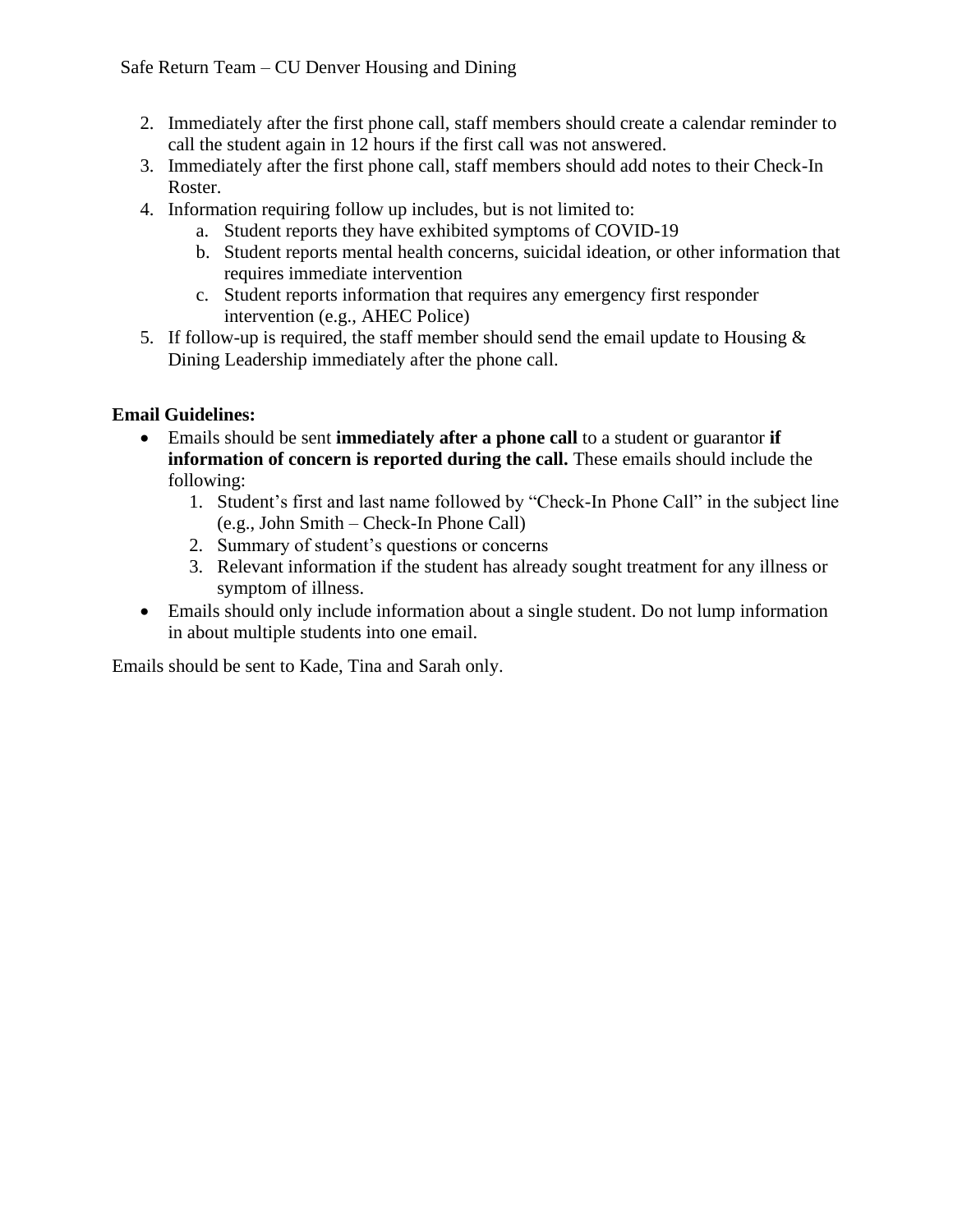## **Appendix 2 – Student Welfare Checks –**

#### **(When student cannot be contacted through weekly check-ins)**

#### **COVID-19 Phone Welfare Check Script**

My name is [Staff Member] and I am the [Title] for CU Denver Housing & Dining. Our office recently received information that you or your roommate may be experiencing signs of illness. With the recent safety precautions regarding the coronavirus, we would like to ask you a few questions.

- 1) Are you currently experiencing any signs or symptoms as defined by the CDC? (update based on current information)
- 2) Have you traveled internationally in the past 2 weeks?
- 3) In the last month, have you been in contact with someone who was confirmed or suspected to have coronavirus/COVID-19?

#### If the resident **answers yes** to any of the questions above

We ask that you contact the Health Center at Auraria at (303) 615-9999 and ask for a return phone call from the Medical Director regarding Coronavirus. You will then receive a return call to establish any appropriate next steps based on your input. **This service is free.** 

#### If the resident **does not answer yes** to any of the questions above

Thank you for speaking with me today. If, at any point, you begin to experience any symptoms or come into contact with someone who may have COVID-19, we ask that you contact the Health Center at Auraria at (303) 615-9999 and ask for a return phone call from the Medical Director regarding Coronavirus. You will then receive a return call to establish any appropriate next steps based on your input. **This service is free.**

Depending on any additional questions, the Residence Life team will refer to students to appropriate campus resources, including the CU Denver website.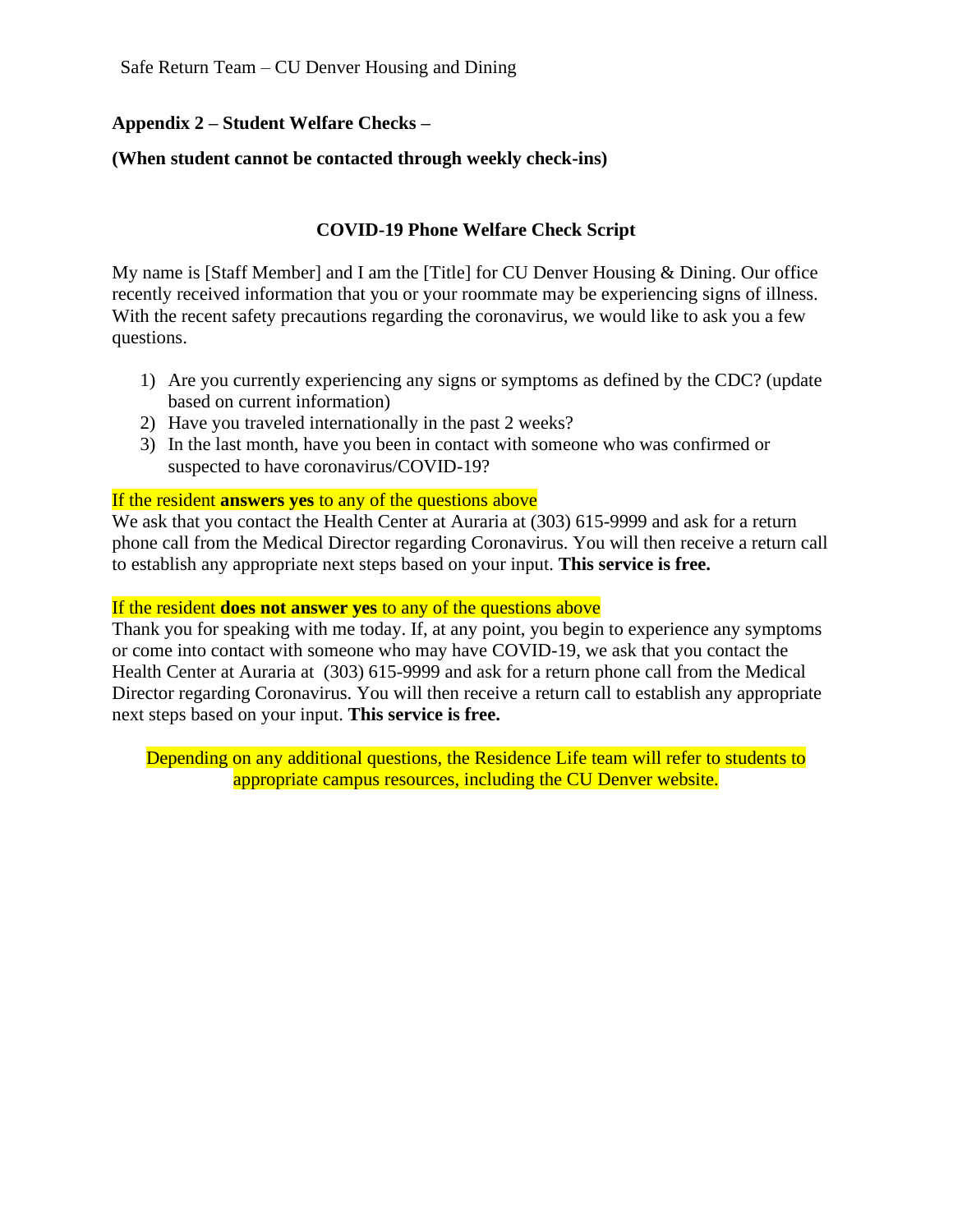

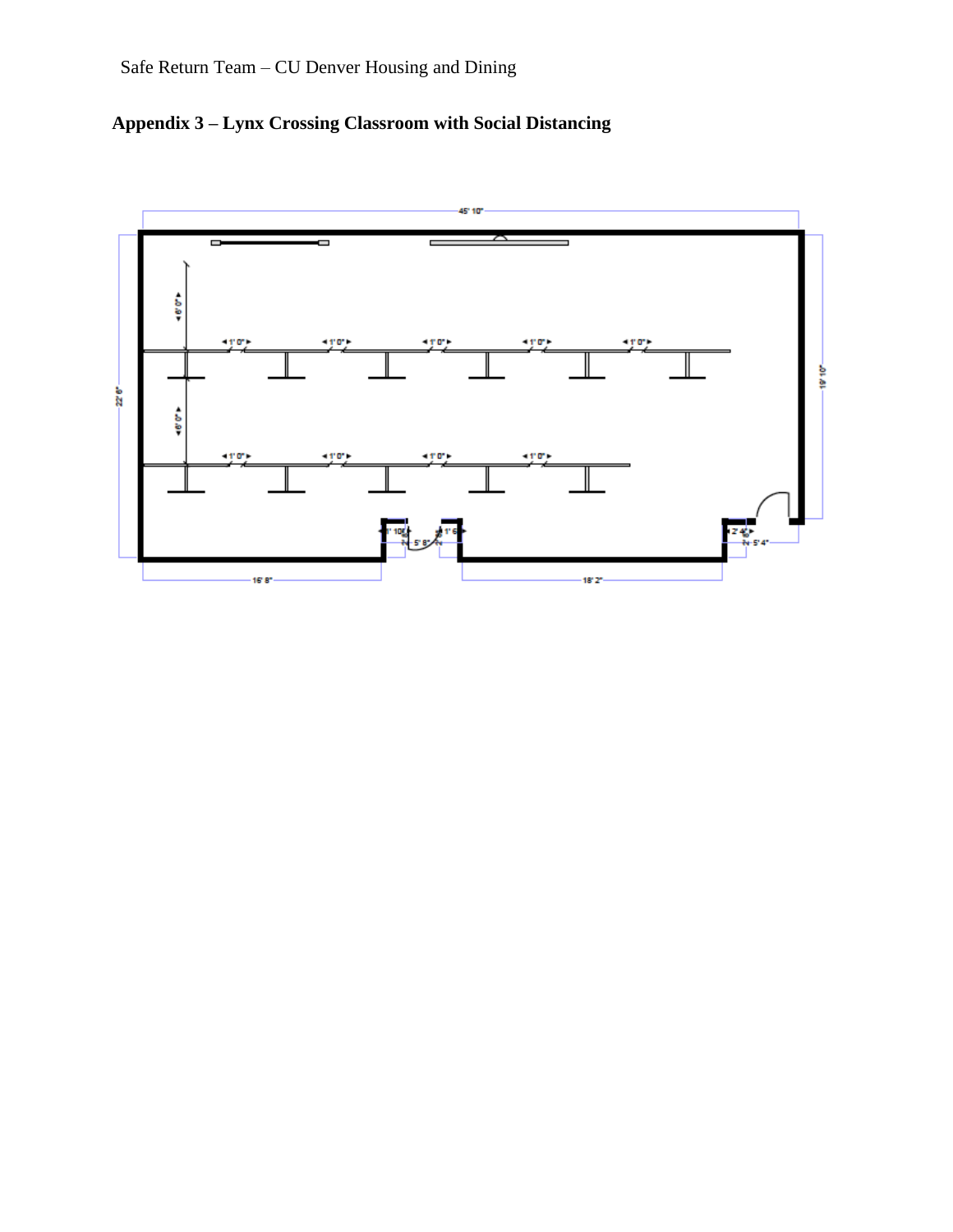



4804